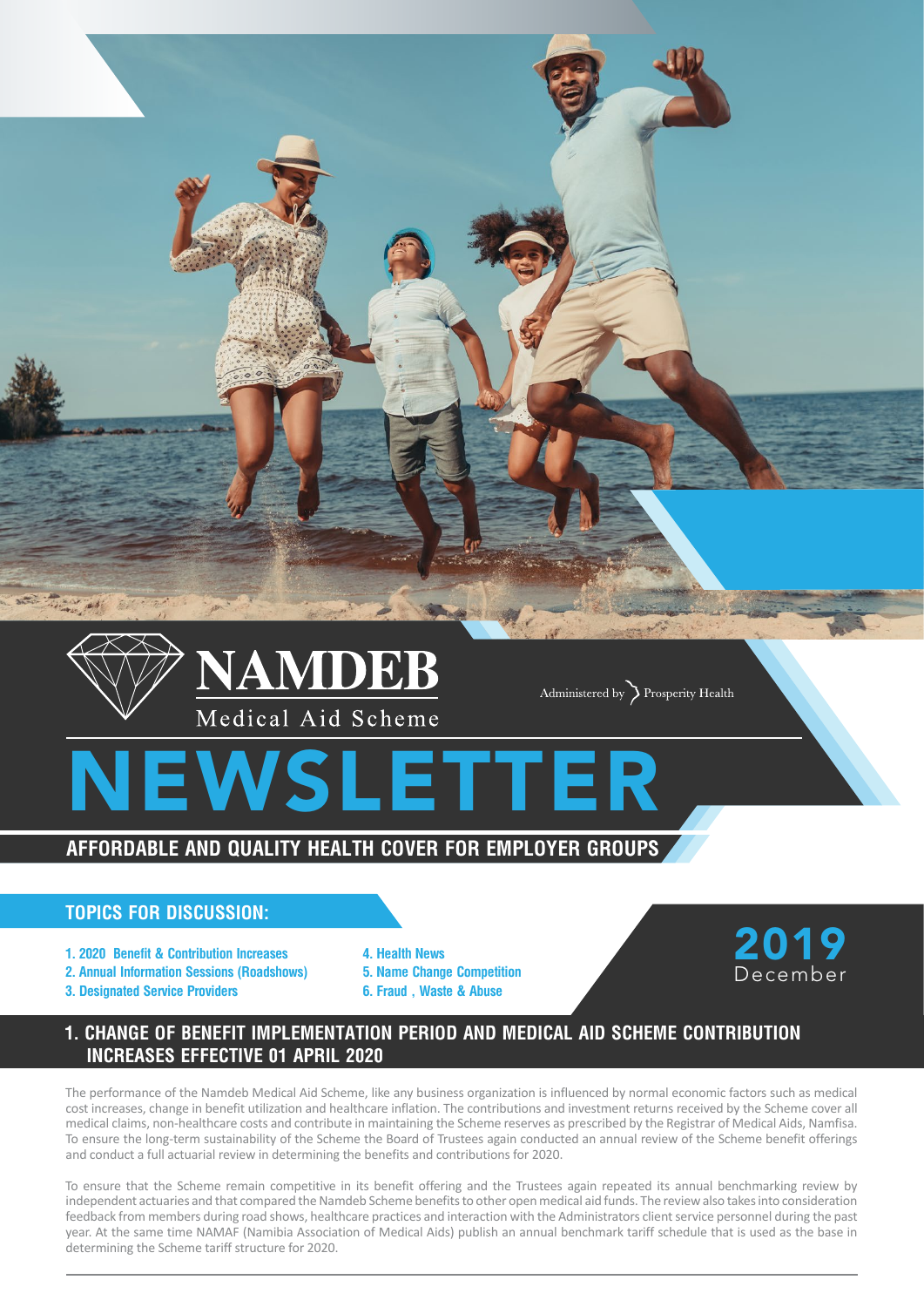



## **2020 Benefit year**

As part of the new benefit changes implemented 01 April 2019, the Board introduced the Namdeb Benefit Accumulator as part of the new benefit structure, which is a cover that incentives low claiming members. To fully implement the new benefit on the system, the Scheme new benefit changes have to be effective 01 January and not 01 April of the year as in the past. In order to accommodate the new benefit implementation the Board resolved to change the benefit implementation period from 01 April 2020 to 01 January 2020, meaning that the new benefit changes will be introduced effective 01 January 2020.

Please note that the implementation of the new changes effective 01 January 2020 will only include the introduction of the new benefits, the implementation of the 2020 new premiums will remain effective 01 April 2020. In following onto

the comprehensive and inclusive review process we ensure that all changes are fully supported with well calculated risks assessments and actuarial reviews. Thus, in order to cater for the increase in claims costs, increase in the Scheme tariff structure for 2020, expected continuation of the increase in utilisation of benefits and benefit enhancements the Board of Trustees, herewith announce an overall premium increase effective 01st of April 2020 as follow:

• Option 1 & 2: Overall increase of 6.5 % on all income brackets for both active and pensioners.

Attached on Annexure A is the new 2020 premium tables effective 01 April 2020, which will be implemented at the end of March 2020. Please do not hesitate to contact us, should you require any further information or clarity on any matter.

## **1.1 Benefit Changes for 2020**

All the monetary values of the respective benefit categories received an overall inflationary increase for 2020, however the listed benefits below received a higher percentage increase. All the new increased benefits will be effective 01 January 2020. The new benefit structure & premium is attached on Annexure B.

## **Summary of benefit changes:**

| <b>NO</b>      | <b>BENEFIT</b>                                                         | <b>CURRENT BENEFIT</b>                                        | <b>NEW BENEFIT EFFECTIVE 01 JANUARY 2020</b>                            |
|----------------|------------------------------------------------------------------------|---------------------------------------------------------------|-------------------------------------------------------------------------|
| $\mathbf{1}$   | In-Hospital treatment &<br>procedures by General<br>Practitioners (GP) | GP Treatment & Procedures is<br>paid at 100% of Scheme Tariff | GP Treatment & Procedures is paid at 135% of Scheme<br>Tariff           |
| $\overline{2}$ | <b>Oncology Medication</b>                                             | Subject from the OAL with a<br>N\$15 levy payable per item    | Levy removed for 2020 Oncology medication to be paid<br>at 100% of NMPL |
| 3              | Stepdown facilities                                                    | Limited to 5 days after<br>hospitalization                    | To be paid from the Overall- Annual-Limit                               |
| 4              | Optical Benefit                                                        |                                                               |                                                                         |
|                | Option 1 - Frames                                                      | N\$1,070                                                      | N\$1,500                                                                |
|                | Contact lenses                                                         | N\$1,200                                                      | N\$1,500                                                                |
|                | Option 2 – Frames                                                      | N\$890                                                        | N\$1,200                                                                |
| 5              | <b>Antenatal Consultations</b><br>(Option 1 only)                      | 7 per annum                                                   | 10 per annum                                                            |
| 6              | Levy on acute & self<br>medication                                     | N\$ 15 per prescribed item on<br>script based on NMPL         | 10% of total script based on NMPL                                       |
| 7              | Orthodontic treatment                                                  | 80% of Scheme tariff subject to<br>the dental benefit limits  | 100% of Scheme tariff based on the 2020 dental benefit<br>limits        |

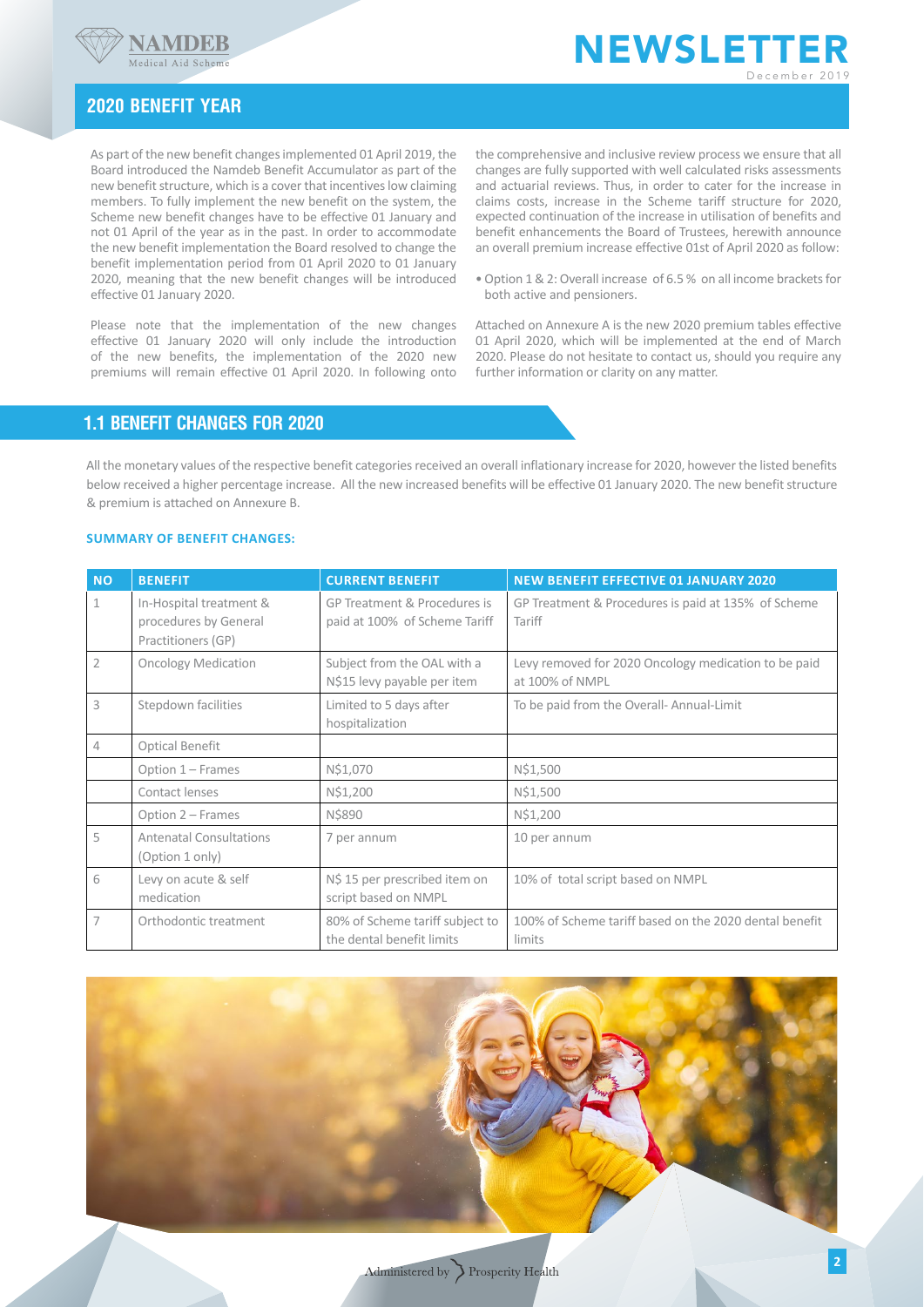



**3**

# **2. Annual information sessions (Road Shows)**

The Board is thankful for your continued membership and value your input. The Scheme belongs to its members, and to improve members understanding of the Scheme, its operations and performance the Scheme hosts annual information sessions or road shows. The sessions kicked off in December 2019 and the schedule for the remaining session is as follows.

### **The Roadshows for 2019/20 will be held as follows: A detailed program will be send out to members**

| <b>NO</b>      | <b>DATE</b>        | <b>TOWN</b>                            |
|----------------|--------------------|----------------------------------------|
| 1              | 03 December        | Oshakati                               |
| $\overline{2}$ | 04 December        | Ondangwa                               |
| 3              | 05 December        | Eenhana                                |
| 4              | 05 December        | Windhoek                               |
| 5              | 09 December        | Hentiesbay                             |
| 6              | 17 February 2020   | Cape Town                              |
|                | 02 - 05 March 2020 | <b>Oranjemund and Debmarine Vessel</b> |

All members are hereby invited to attend the information session where an overview of the Medical Scheme activities, financial results, benefit changes, advise how to best manage your benefits etc. The information will give you a better understanding of the Scheme and to better take care of you and your families health. This will empower you with information to best managed your medical benefits and reduce extra costs/co-payments that you carry as out-of-pocket expenses.

## **3. Designated Service Provider (DSP)**

### **What is a designated service provider (DSP)?**

This can be a doctor, a pharmacist, a hospital or any other registered healthcare provider that offer their services at a reduced rate to members which saves members on co-payments and stretch their benefits.

### **Does every scheme have different DSPs?**

Yes, they can, but there is usually some overlap, especially when it comes to bigger schemes. Every scheme and every option within a scheme can be different, but many of the larger schemes have networks of designated service providers, both in-hospital and out-of-hospital.

#### **Do all schemes have DSPs?**

No, they don't. Some of the smaller schemes do not have DSPs, which means you can visit any registered healthcare provider. You will still be liable for co-payments, though.

#### **What is the advantage of using DSPs?**

What it comes down to is that when you use the DSP provider of your scheme, it is unlikely that you will have to make copayments for the diagnosis, treatment, medicine and care. This will allow your to stretch your benefits to last longer and save you on your co-payment. It remain however your choice and if you opt to use a non-DSP provider you will carry the cost in access what the scheme pays. Thus it's primarily to give the members that wish to manage their benefits more effectively and save his/ her out-of-pocket expenses a choice.

#### **Is there a limit to out-of-hospital treatments?**

Yes, firstly, all out of out-of- hospital treatment is dependent and is subject to you your available benefits limits. The claims can only be paid if you still have benefits available. But because a DSP providers generally offer his/her services at a reduced rate your benefits will last longer.

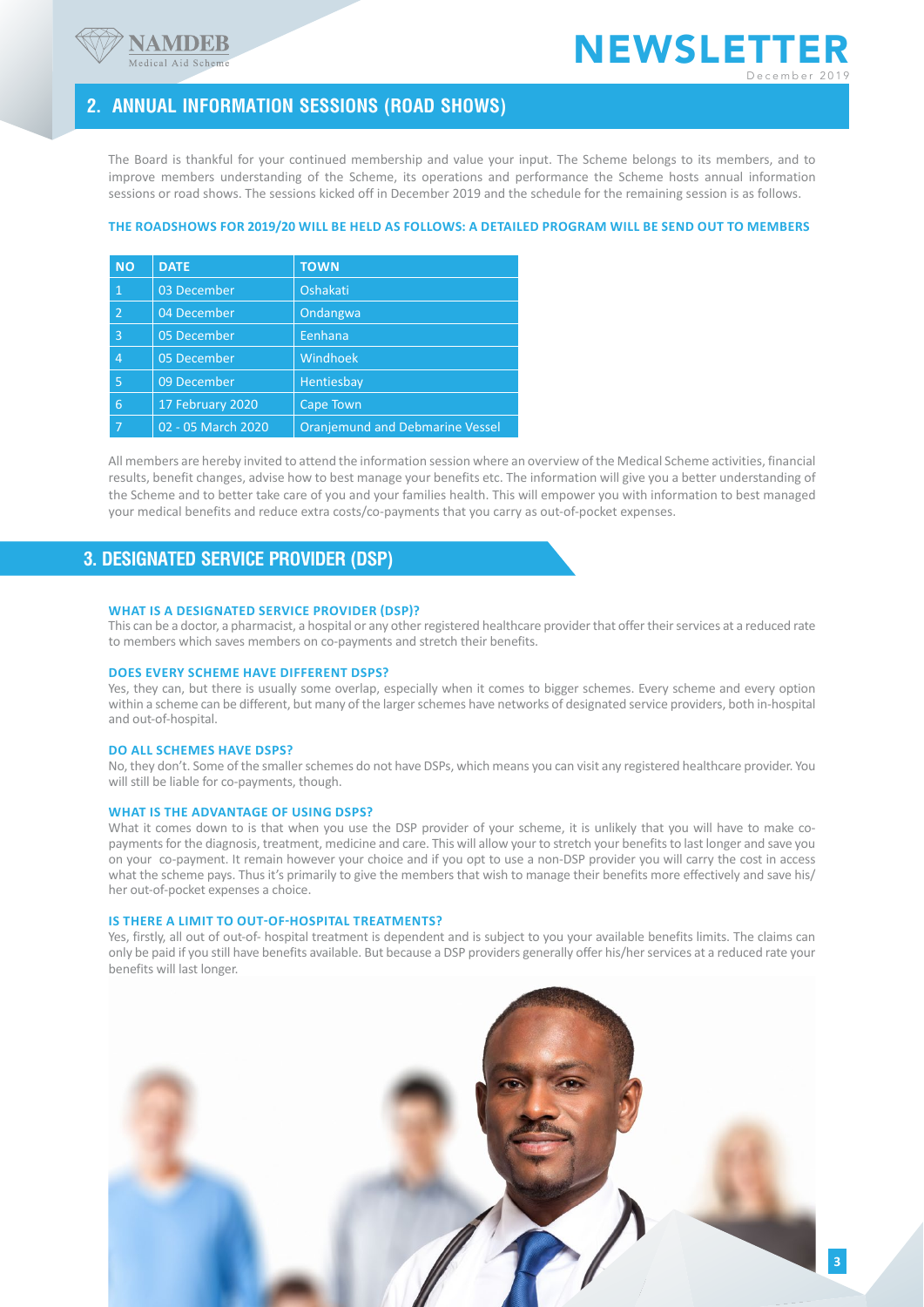

# **3. Designated Service Provider (DSP)**

### **Why is it cheaper for to use a DSP?**

It is usually cheaper for you to use a DSP, as your Scheme negotiates a special rate or tariffs on an annual basis with hospital chains, pharmacies and other service providers. They are in a much stronger bargaining position than you are as an individual. Nevertheless, you must remember that even healthcare providers, who are not DSPs, are usually willing to negotiate tariffs. It is for the member to take the initiative and to attempt to get his/her healthcare services at the better rates.

### **What about non-DSP private doctors?**

Many private doctors do not charge medical fund tariffs, and if there is a shortfall, you will be liable for the difference between the practice rates and the Scheme benchmark tariff. It is generally referred to as the gap. Whilst funds set their own benchmark tariffs it is also the practitioner prerogative to decide on the rate for his/her services.

### **Can my scheme force me to use a DSP?**

No, they can't, it is your choice, but you will be liable for the difference between the scheme tariff and the actual value of the bill.

#### **What happens in an emergency?**

If you are in an accident, and there is no DSP nearby, your scheme will still pay the claim received at the Scheme tariff and any gap will be for your own account.

### **What if there is no DSP near where I live or work?**

If there really is no DSP nearby, you continue to use any provider close to you or you may resolve to order your medication by a courier pharmacy and that will deliver the medication to your doorstep at a reduced rate.

## **4. Health News**

#### **Health Topic for this issue: Depression**

Depression is an illness that involves the body, mood, and thoughts and that affects the way a person eats, sleeps, feels about himself or herself, and thinks about things. Depression is not the same as a passing blue mood. It is not a sign of personal weakness or a condition that can be wished away.

People with depression cannot merely 'pull themselves together' and get better. Without treatment, symptoms can last for weeks, months, or years. Appropriate symptoms of depression include loss of interest in activities that were once interesting or enjoyable. Below is additional information on Depression.